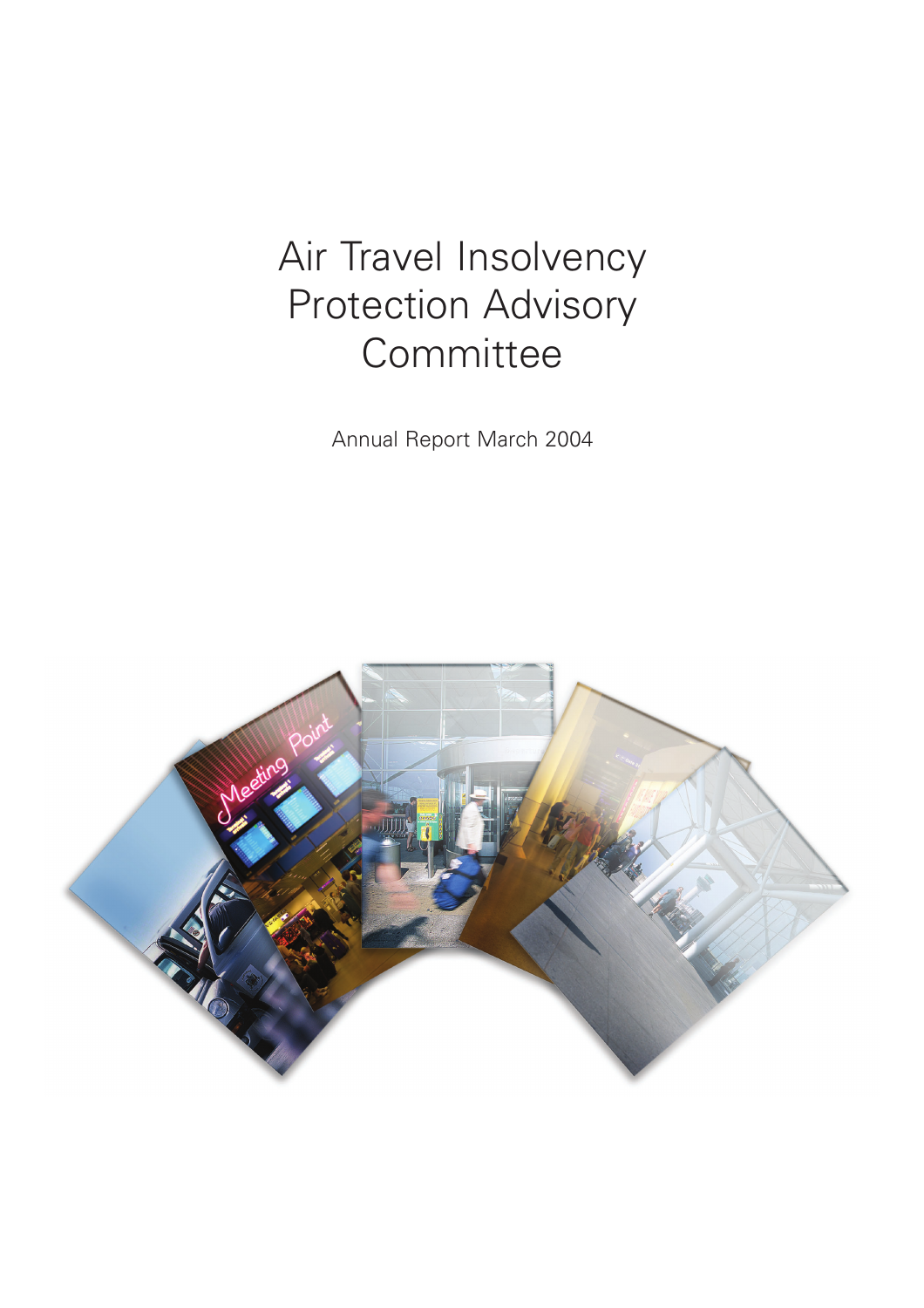# Air Travel Insolvency Protection Advisory **Committee**

Annual Report March 2004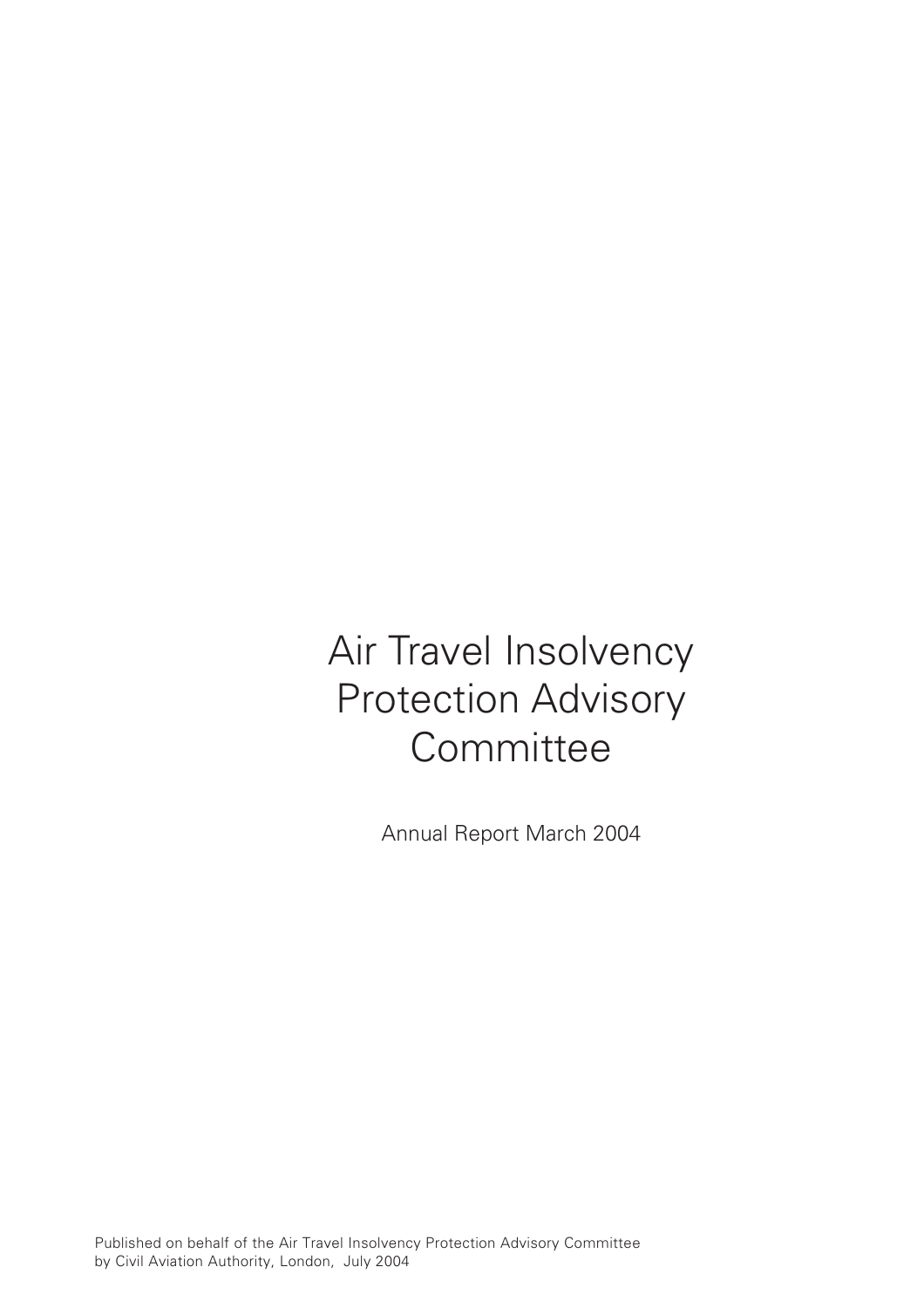© Civil Aviation Authority 2004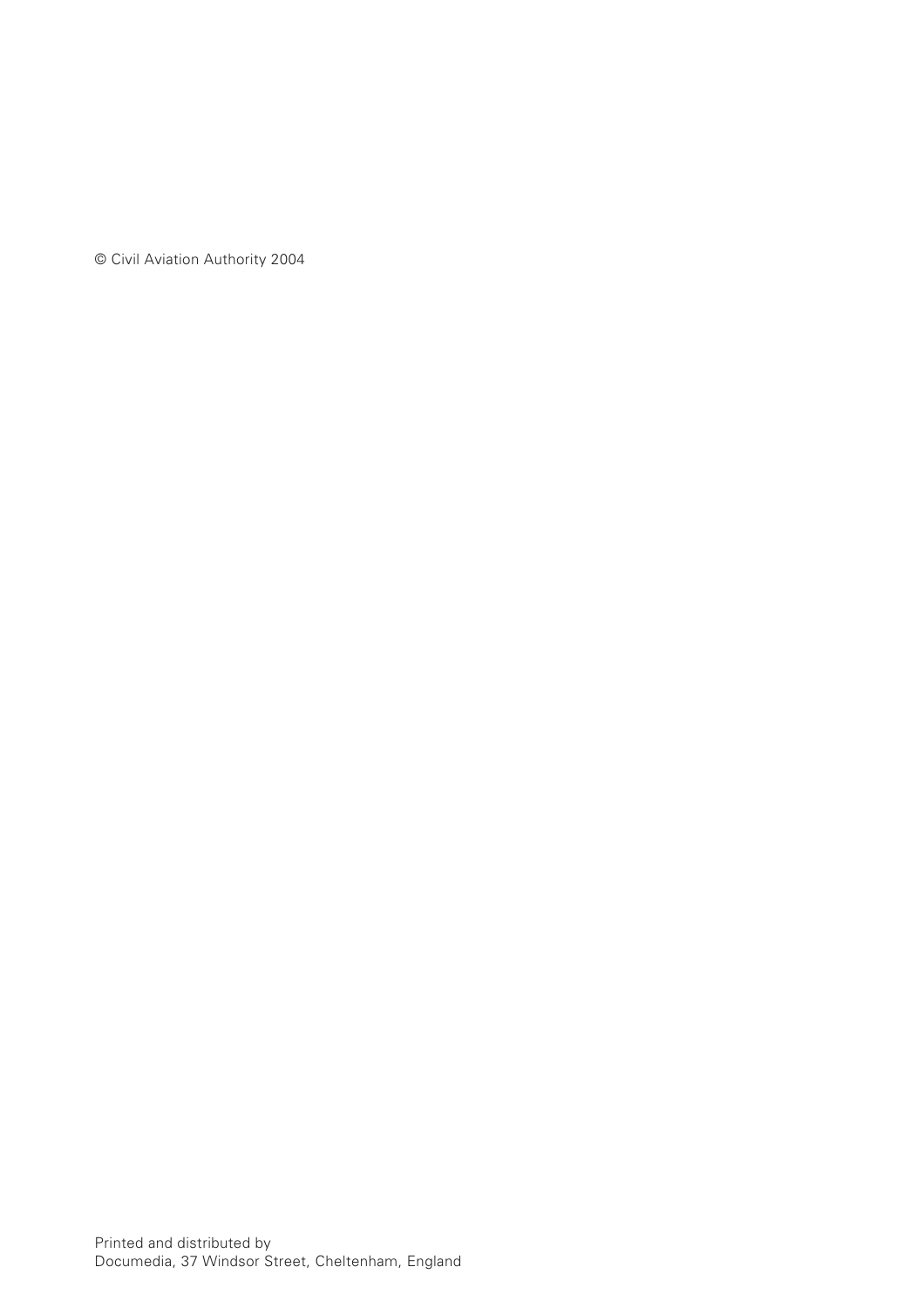**Air Travel Insolvency Protection Advisory Committee CAA House 45-59 Kingsway LONDON WC2B 6TE**

9 July 2004

Secretary of State for Transport Great Minster House 76 Marsham Street London SW1P 4DR

Sir

I submit herewith the fourth Report of the Air Travel Insolvency Protection Advisory Committee for the year ended 31 March 2004.

I would especially draw your attention to the criticisms of the Committee expressed at the conclusion of the Review of the Year.

ras

John Cox OBE Chairman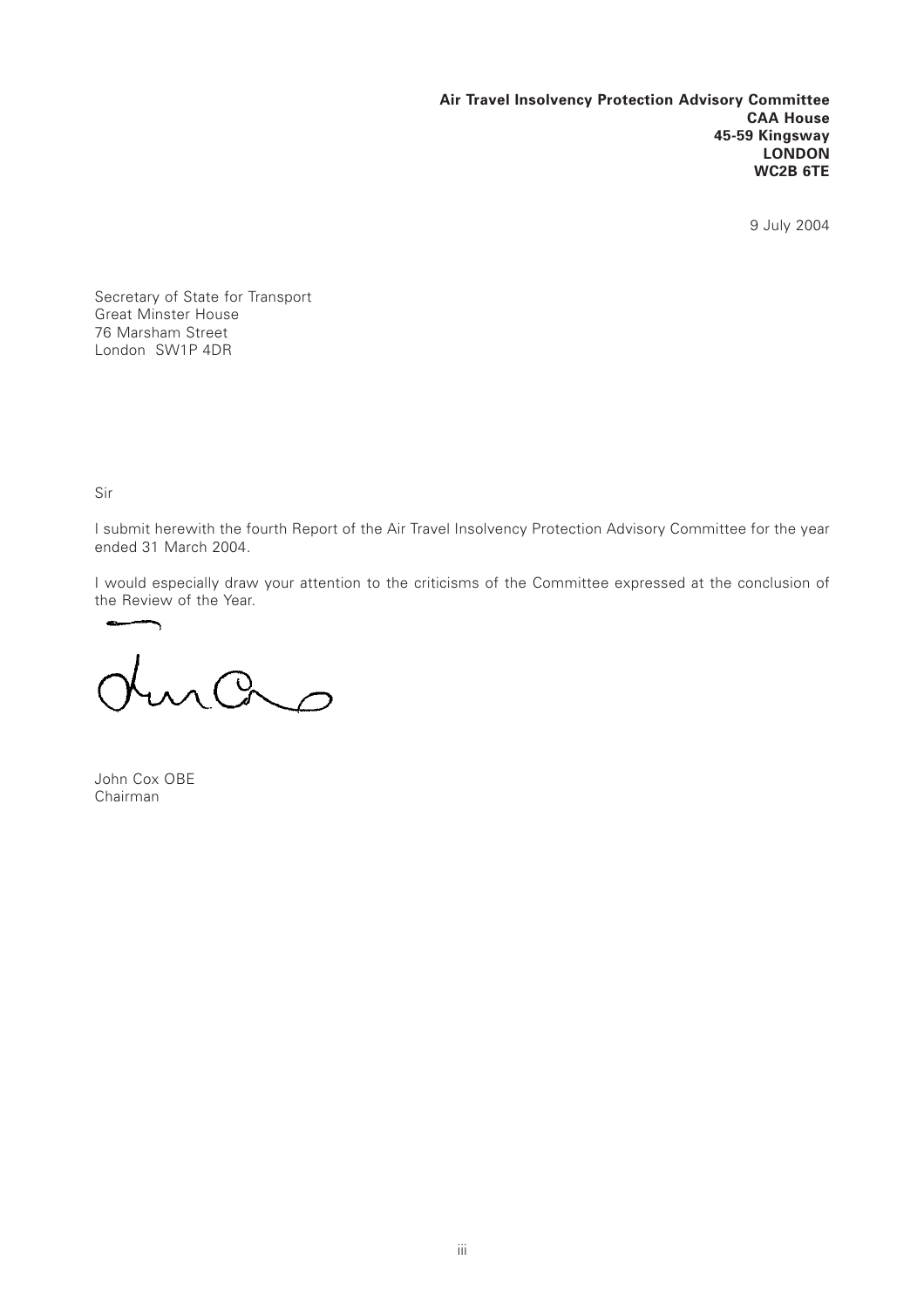### **MEMBERSHIP AND ROLE OF THE COMMITTEE**

This is the fourth report of The Air Travel Insolvency Protection Advisory Committee (ATIPAC). The Committee was established by the Secretary of State for the Environment, Transport and the Regions in 2000 to provide advice to the Civil Aviation Authority, the Trustees of the Air Travel Trust and the Secretary of State for Transport on the financial protection arrangements for air travellers and customers of air travel organisers. Its terms of reference are at Appendix 2 of this report.

The Committee membership is wide ranging, including representatives from key trade associations affected by ATOL, representatives involved in considering consumers' interests and also independent representatives. There were various changes in membership during the year.

From August 2003, Mr Andy Cooper joined as the nominee from The Federation of Tour Operators replacing Mr Martin Brackenbury. Mr Lindsay Ingram replaced Mr Tony Russell as the

representative for the Association of ATOL Companies in June 2003. In July 2003, Mr John Harding was appointed as an ABTA representative as replacement for Mr Paul Chandler. Also in July 2003, Ms Tina Tietjen took over as the representative for the Air Transport Users' Council replacing Mr Ian Hamer, following her appointment as Chairman of that body. Mr Roger Mountford was appointed as a CAA representative on 1 April 2003 replacing Mr Colin Senior, following his appointment as a non-executive Board Member of the CAA. Ms Marie-Helene Kutek stood down from the Committee in September 2003 and in March 2004 Professor David Grant was appointed.

A full list of members is included at Appendix 1.

The Committee held four regular meetings during the year. It also held a special meeting in April 2004 to consider the CAA's draft advice to Government on future holiday protection.

**MEMBERS OF ATIPAC John Cox** has been Chairman of the Committee since its formation in April 2000. He was also a past Chairman of the Air Transport Users' Council.





**Helen Simpson** is Director of the CAA's Consumer Protection Group and a CAA Board Member. She is also a Trustee of the Air Travel Trust and represents the CAA.

**Bruce Treloar** is Trading Standards Institute Lead Officer for the Holiday and Travel Industry. He represents consumer interests.





**Tim Robinson** is a Corporate and Commercial Affairs Consultant. He is an independent representative.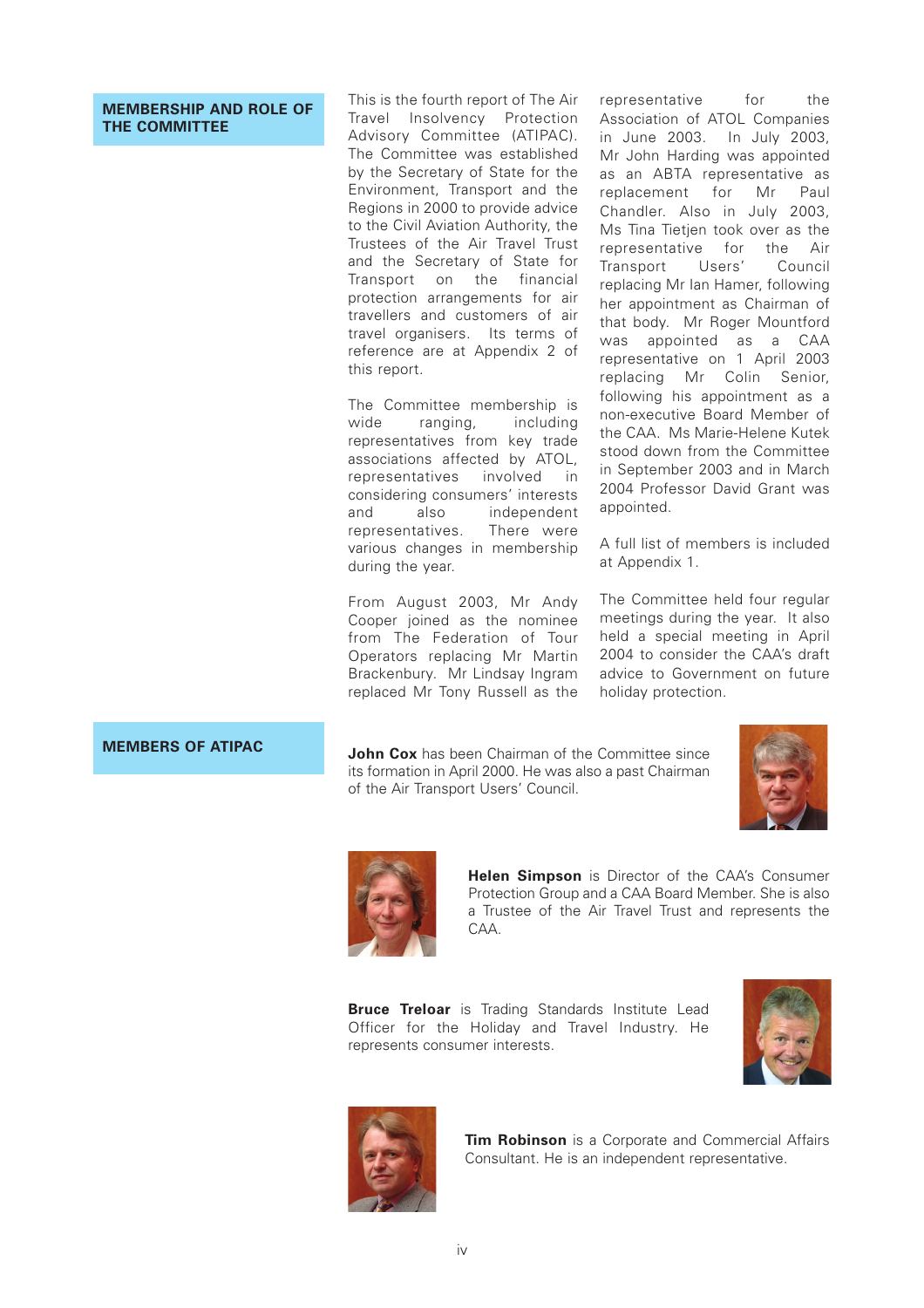### **MEMBERS OF ATIPAC – CON'T**



**Tina Tietjen** is nominated by the Air Transport Users' Council, of which she is Chairman. She is also currently Chairman of the Women's Royal Voluntary Service and holds a number of other nonexecutive positions in both public and private sectors.

**Roger Bray** is an independent freelance travel journalist with a consumer focus, and is an independent representative.





**Noel Josephides** is Managing Director of Sunvil Holidays Limited. He represents the Association of Independent Tour Operators, of which he is a Council Member responsible for Industry Issues.

**Andy Cooper** is nominated by the Federation of Tour Operators, of which he is Director General.





**Roger Harvey** is the Chairman and appointed representative of the Incentive Travel and Meetings Association, the association for event management, corporate communication and incentive travel.

**John Harding** is a representative for ABTA, of which he is the President. He is also Sales Director of Travelscene Limited.





**Lindsay Ingram** is the General Manager of Newmont Travel Limited. He represents the Association of ATOL Companies.

**Roger Mountford** is a non-executive Board Member of the CAA, whom he represents on ATIPAC, and is also Chairman and a Trustee of the Air Travel Trust.





**Mike Monk** is Head of Financial Services for the Association of British Travel Agents. He represents ABTA.

**Professor David Grant** is Director of the Travel Law Centre, University of Northumbria and Editor of the Travel Law Journal. He has a wide knowledge of travel issues and also has a consumer perspective having served previously on the Air Transport Users' Council.

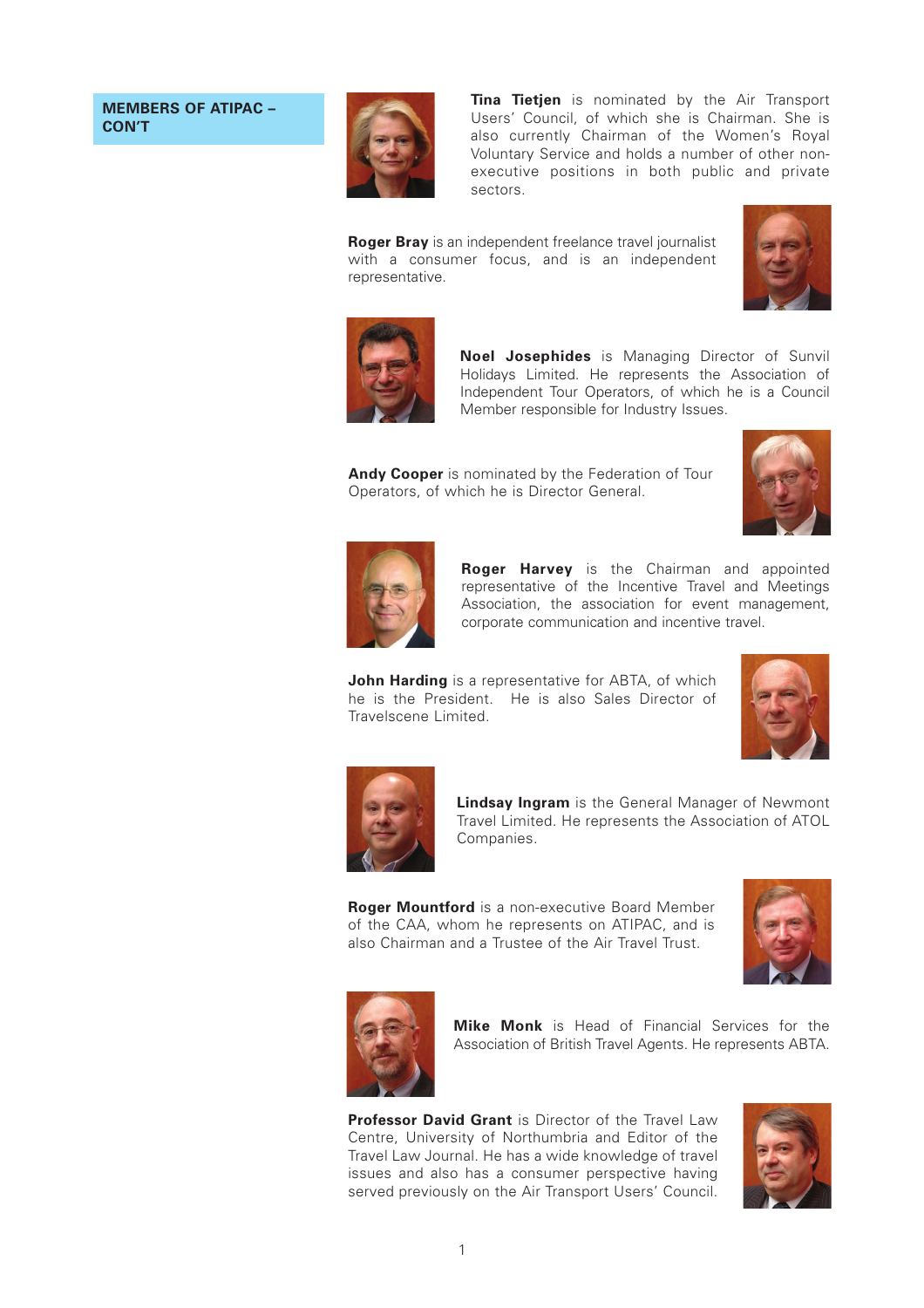**THE TRAVEL INDUSTRY IN 2003**

In summer 2003 the number of passengers taking flights and holidays under ATOL protection fell by a further 1%, taking the cumulative fall since summer 2001 to 7%.

The further fall in volume can be partly attributed to the effect of the war in Iraq on the key booking period and the exceptionally fine summer in the UK, but it was also due in part to increased public willingness to buy separate holiday components, including flights booked directly with airlines that are outside the scope of ATOL and for which no mandatory insolvency protection exists. The latest survey evidence suggests a continued increase in foreign leisure air travel, and as a result the percentage of leisure trips<sup>1</sup> covered by ATOL has fallen to 69%.

In the year to September 2003 about 27.5 million passengers representing £12.7 billion of turnover, were protected by ATOL. In the same period survey evidence suggests that approximately 11.7 million leisure passengers went on flights that were not protected by ATOL.

The growth in leisure flights outside ATOL is attributable mainly to the expansion of no frills airlines and the internet, and this issue is discussed later in the report under the heading Future Financial Protection for Air Travellers and Holidaymakers.

Aggregated profit data for the travel industry is not collected, but most of the UK's major tour operators saw a recovery in profits although there was a sharp and widely publicised deterioration in the trading of one major group.

### **MARKET OUTLOOK**

Underlying economic prospects are favourable: most commentators forecast continued economic growth and a strong labour market, although many note that the housing market represents a potential source of instability. Despite that last factor, the likelihood seems to be that the economy will support continued demand for foreign travel.

However, the fear of intensified conflict in the Middle East has caused oil prices to increase sharply and this has led to higher jet fuel costs. Tour operators set their holiday prices at a time when the Euro was stronger than the previous year, which tended to increase the overall price of Eurozone holidays and depressed

demand. On the other hand, the weak dollar is fuelling increased demand to the United States.

Non-economic factors also seem more favourable than in previous years. Whereas prospects recently have been threatened by factors including SARS and the fear of terrorism, those factors have not in practice caused overall traffic levels to fall. Individual markets such as Bali, and companies specialising in them, remain vulnerable.

Airlines, especially full service airlines, and major tour operators reacted to these difficulties by cutting back on previous capacity plans; those cuts have been concentrated in the protected sector. There are signs that a low

<sup>1</sup> Outbound air holiday and VFR traffic (ONS Publication MQ6)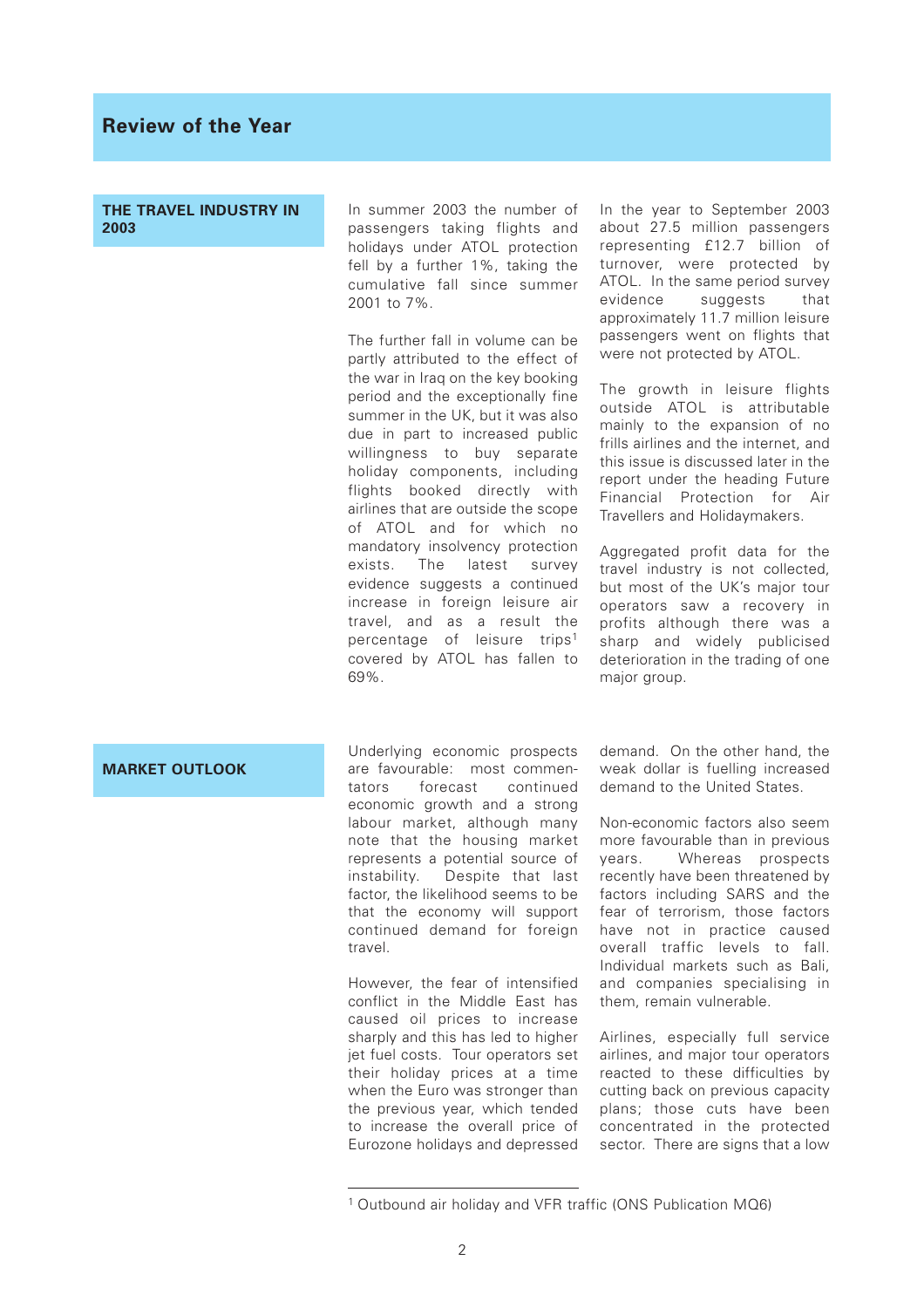level of growth is starting to return to tour operators' protected sales, although the fastest growth is expected to continue in the capacity offered by scheduled air carriers. Competitive pressure in the no frills airline sector remains high and yields are widely expected to come under pressure.

Despite the favourable demand conditions, some air carriers and ATOL holders remain financially weakened by the difficulties of the previous years and this factor, combined with the possibility of a

turndown resulting from terrorist incident, make it likely that failures will occur. The next section of this report discusses failures among ATOL holders, but the failure of the UK air carrier Duo, in May 2004, which was reported to have left 1,200 people stranded and to owe £4.5 million to over 50,000 passengers who had booked in advance, serves as a reminder that air carriers that are not protected by ATOL can also fail. This is just the latest in a series of scheduled air carriers that have failed since 2001.

### **BONDS CALLED IN THE YEAR TO MARCH 2004**

In the year ending 31 March 2004 eighteen ATOL-holding travel companies collapsed. This was twice the level of the previous year but represented a return to a more normal annual level of failures.

ATOL helped some 1,984 customers to complete their holidays and return home, and a further 11,880 received a refund of their advance payments. For the year, total expenditure on claims was just under £3.8 million of which £285,000 was provided by the Trust. The call on the Trust was restricted to just three of the eighteen failures and the details are as follows:

- Specialist Tours Limited required total expenditure of £457,000 against a bond of £270,000. The CAA is investigating apparent overtrading.
- Sky Tours and Travel Limited required total expenditure of £121,000 against a bond of £26,000. The CAA is also investigating apparent overtrading in this case.
- R & K McDowell Limited which required total expenditure of £13,000 against a bond of £10,000.

Full details of the failures can be found at Appendix 3.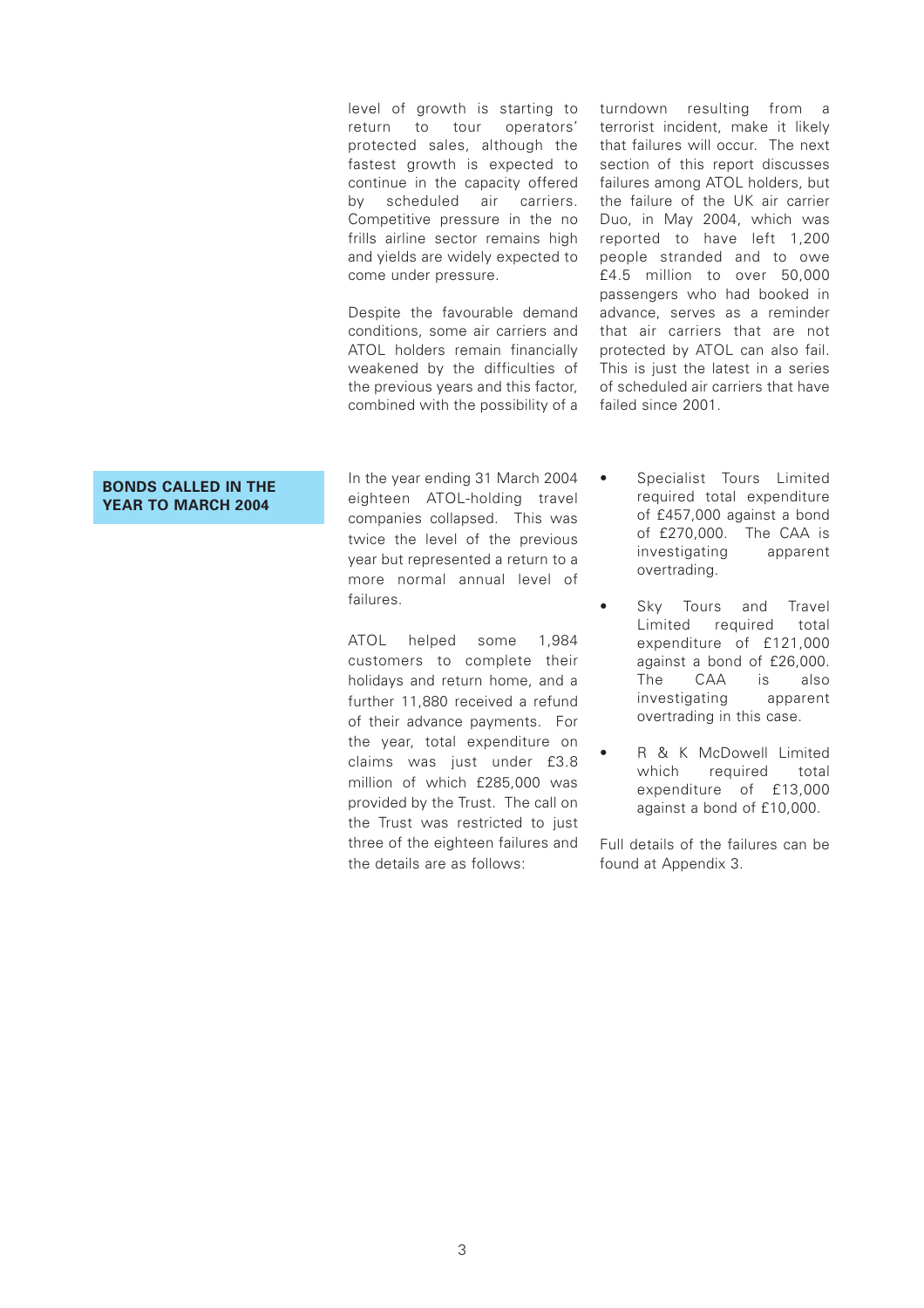### **STATE OF THE AIR TRAVEL TRUST FUND**

The Committee welcomed the production of the new Trust Deed, which takes account of new insolvency provisions and modernises some of the drafting. The new Deed was signed in January 2004.

The Air Travel Trust Fund itself continues to be in deficit and has been since 1996. At the year end the deficit carried forward had increased from £9.1 million to £9.6 million. In the year to 31 March 2004 there was expenditure of £206,000 in respect of failures and an amount of £409,000 was charged to the Fund in interest costs. The Fund recovered £63,000 in dividend payments and receipts.

The Committee has continuously stated that in its view it is inappropriate for a major consumer protection system to remain in deficit for any extended

period. The introduction of legislation to establish a levy to refinance the Fund is considered vital and yet the Committee now understands that no Parliamentary slot has been made available in the next Parliamentary session. The Committee is very disappointed by this further postponement and is not aware that any rational explanation has been, or can be, made for the delay. When collapses occur, the impact on the firm's customers is instant, and if enough liquid resources are not available to the CAA to manage the consequences of a major failure then the result will be members of the public stranded abroad, very probably in some distress, with insufficient funds to assist them. The Committee urges the Government to take this preparatory step before its hand is forced by a crisis.

**FUTURE FINANCIAL PROTECTION FOR AIR TRAVELLERS AND HOLIDAYMAKERS**

Last year the Committee noted the rapid changes in the industry which have led to a significant increase in the amount of leisure air travel that is unprotected by ATOL. The trend has continued and indeed intensified in the year under report. This is an issue of fundamental importance to this Committee and it has continued to build upon the conclusions reached at the full day meeting it convened in September 2002 to discuss how the problems could best be addressed.

A principal factor in the reduced scope of protection is easier public access to cheap fares direct from airlines, which are attractive to leisure travellers. The main drive behind this has been the rapidly-growing no-frills carriers, but many full service airlines have reacted by also making more seats available cheaply. These seats are unprotected by ATOL, so although some customers will have limited insolvency cover if they pay the air carrier direct with a credit card, much of this flying and the associated accommodation is unprotected.

Continued development of the Internet has enabled consumers to obtain more information about travel components, compare prices and book the components of their holiday direct with suppliers. Additionally, suppliers are making their products available over the Internet to travel intermediaries, which enable them more easily to organise arrangements for consumers. Some air carriers' web sites also offer easy access to separate web sites that offer other facilities such as accommodation and car hire and use product branding that is often similar or identical to the air carrier. The Committee is concerned that consumers buying on these sites are being led to believe that they are buying a package holiday, when in fact none of the legal protection available under package travel legislation applies.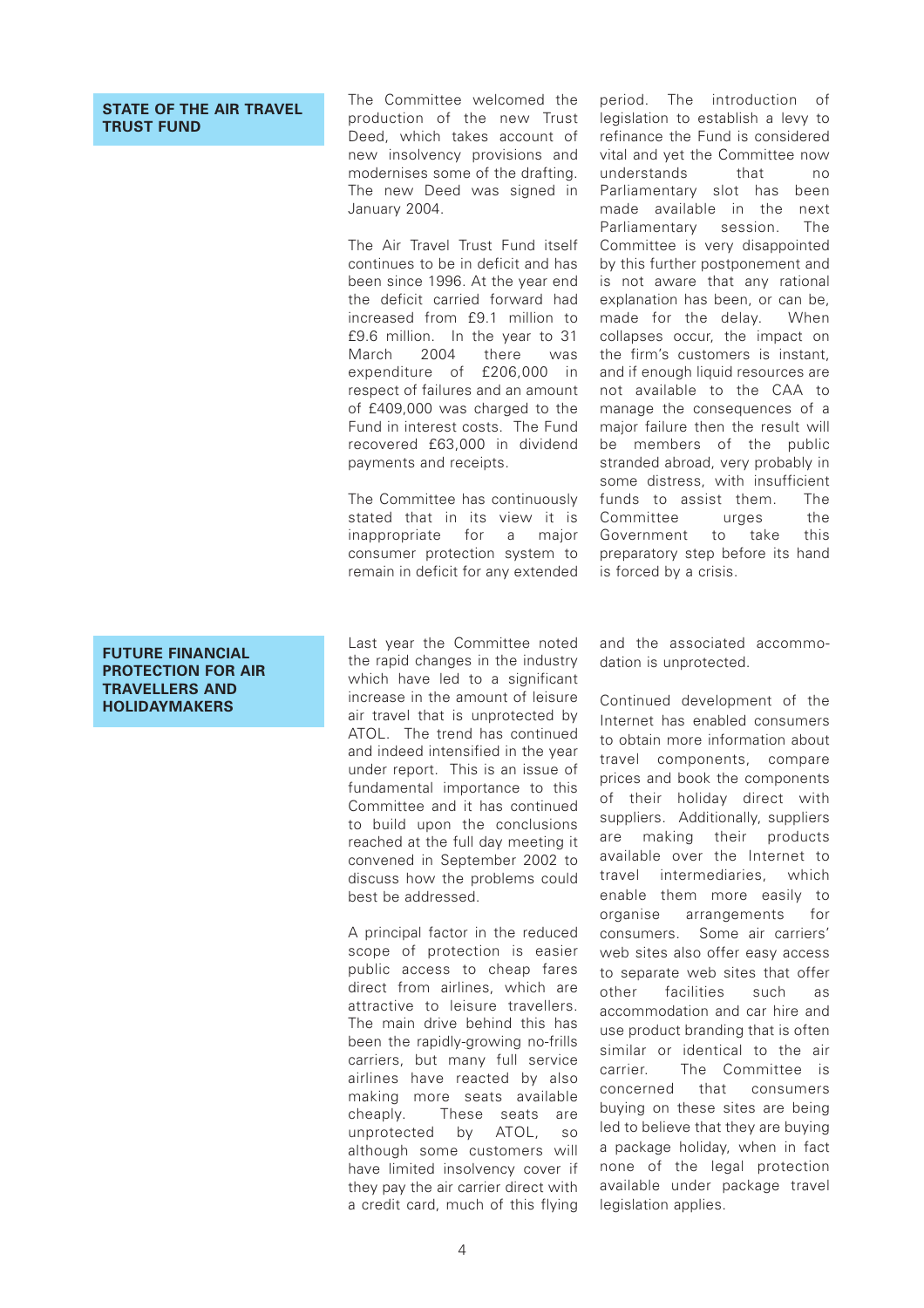The regulated industry has expressed concern that they are obliged to bear the costs of protection while airlines and other travel firms providing similar products to their own do not have to. Some in the regulated industry have suggested the possibility of rearranging their own business to take certain transactions outside the regulated industry. This would cause an even faster deterioration in the coverage of insolvency protection.

From the consumer perspective, these changes might be acceptable if consumers were able to make informed choices about their need for protection, but that may not be the case as the unprotected sites are not required to highlight the absence of protection.

Partly in response to a suggestion made by the Committee, the CAA commissioned research<sup>2</sup> into perceptions of insolvency protection among the public. The researchers found that although the public regarded insolvency protection as very important, there were two critical misconceptions about it. Firstly, the public tends to believe that it is protected when in fact it is not, such as when they buy a ticket direct from an air carrier. Secondly, they believed that the main source of insolvency protection was travel insurance, whereas the main source is ATOL and in fact very few travel insurance policies offer insolvency protection. The public clearly does not understand whether or how it is protected and therefore is not in a position to make an informed choice.

The Committee therefore supported the initiative taken by the CAA in July 2003 to issue a

consultation on how insolvency protection for leisure air travel should be organised in the future. The Consultation document noted that the primary legislation on which the UK's system was based was around 35 years old, and suggested that since then the industry had changed fundamentally: as well as the changes described above, the legislation had been drafted in an environment where the failure of major scheduled air carriers was not felt to be especially likely. The CAA's paper noted that the proportion of UK leisure passengers protected by ATOL had been falling rapidly for five years.

It also noted that in the UK insolvency protection was based on two separate strands of legislation (The Package Travel Regulations3 and the ATOL Regulations<sup>4</sup>) which had different scopes and that this could also cause confusion. It highlighted the recent concerns about increased cost and availability of bonding, which formed the basis of the ATOL financial protection system.

The CAA sought views on the appropriate scope of mandatory protection in future as well as what funding mechanisms should be used to provide that protection. Its consultation paper was widely distributed to the travel industry, trade associations, consumer bodies and other interested parties, and the CAA received over fifty responses. Tour operators tended to favour expanding the scope of protection to scheduled air carriers but scheduled air carriers opposed it. Some travel industry respondents favoured wider expansion, to include individual product sales such as hotel accommodation and car hire. There was widespread support

<sup>3</sup> The Package Travel, Package Holidays and Package Tours Regulations 1992

<sup>&</sup>lt;sup>2</sup> "Financial Protection for Air Holidays" by NFO Transport and Tourism

<sup>4</sup> The Civil Aviation (Air Travel Organisers' Licensing) Regulations 1995.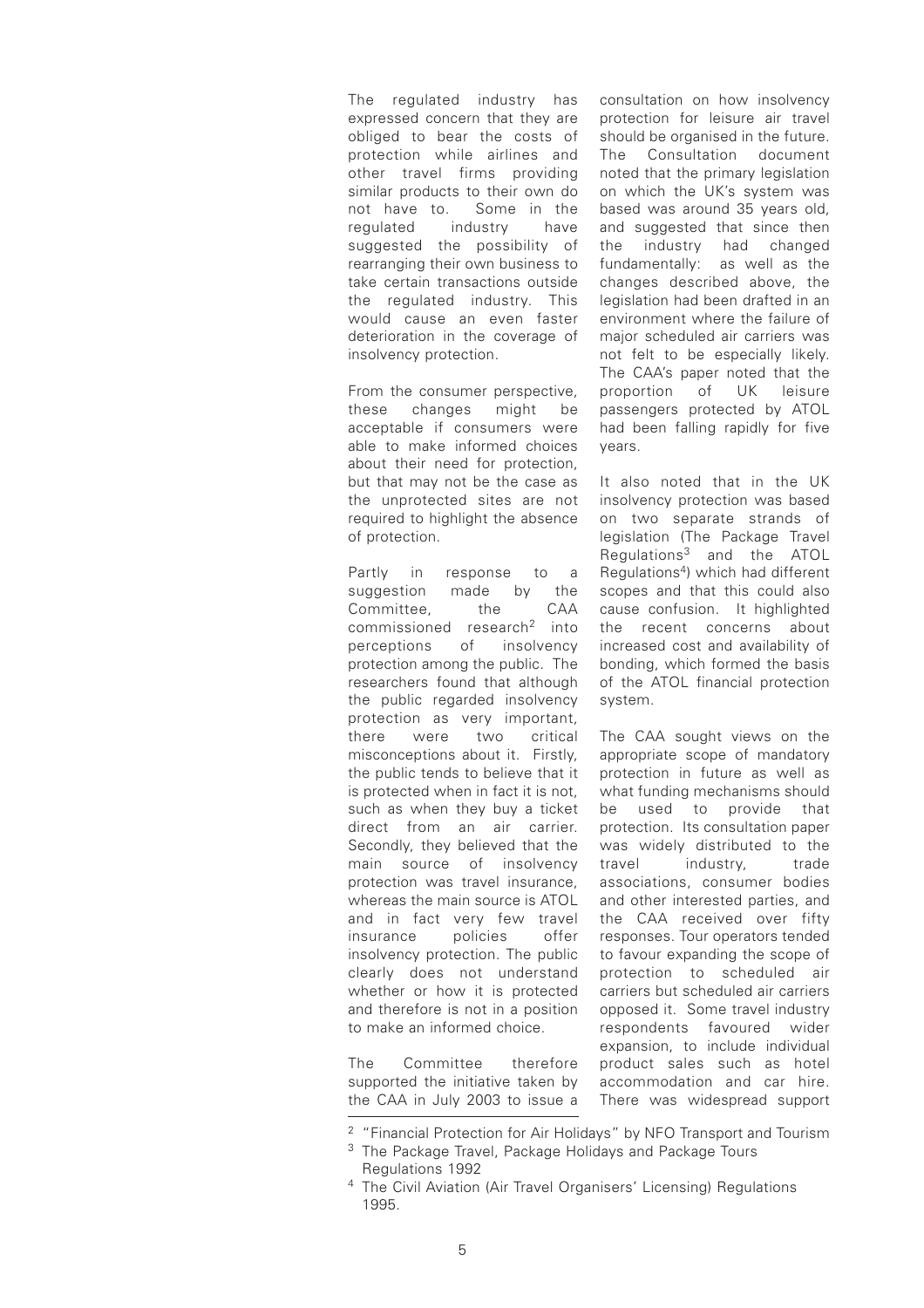for wider protection from consumer groups and others, with only a few respondents suggesting that the caveat emptor principle should apply.

After considering all the responses, the CAA published its draft advice to Government in March 2004, which recommended that the scope of protection should be extended to cover sales made by airlines which involve payment in advance, where the sale was made in the UK and where the outbound flight originated from the UK. The CAA recommended that it would be better for change to take place at an EU level but if that was not possible in an acceptable timescale the UK should act alone. There would need to be

further consideration given to the protection mechanism which would possibly be a mutual insurance or common fund solution, again requiring primary legislation.

The Committee considered this matter carefully and convened a second special purpose meeting to discuss its response to the CAA's draft advice. It concluded that it strongly supports the CAA's proposal. It sees the proposal for an extension of cover to scheduled airlines as a coherent and practical way of dealing with the main problem, although it sees it as part of a process of extending consumer protection, rather than an end in itself.

### **NEW ATOL REGULATIONS AND SIMPLIFIED PROCEDURES**

Last year the Committee reported on progress towards addressing the anomaly whereby certain flight inclusive arrangements, known as 'split contracts', were sometimes sold by travel agents in such a way that full protection was not offered. In October 2003 the ATOL Regulations were amended so that any package sale that included a flight would be caught by the ATOL Regulations.

At the same time as the change in Regulations, the CAA announced the introduction of a simplified procedure for obtaining an ATOL where the licence authorisation was for fewer than 500 passengers; these licences are now known as Small Business ATOLs. The CAA is also continuing to develop arrangements that allow the administration of certain Small

Business ATOLs to be carried out by appointed third parties. Since the change in Regulations approximately 200 new ATOLs have been granted of which 100 are Small Business ATOLs. There will be a further influx of applications once the third party arrangements are finalised.

The new Regulations have highlighted differing interpretations in the industry as to what constitutes a "package", as defined in the Package Travel Regulations and the ATOL Regulations. The Committee has established a working group including representatives of the CAA, ABTA and AITO, which is also consulting the DTI. These discussions are not yet concluded but the Committee hopes that an unambiguous set of guidelines can be produced.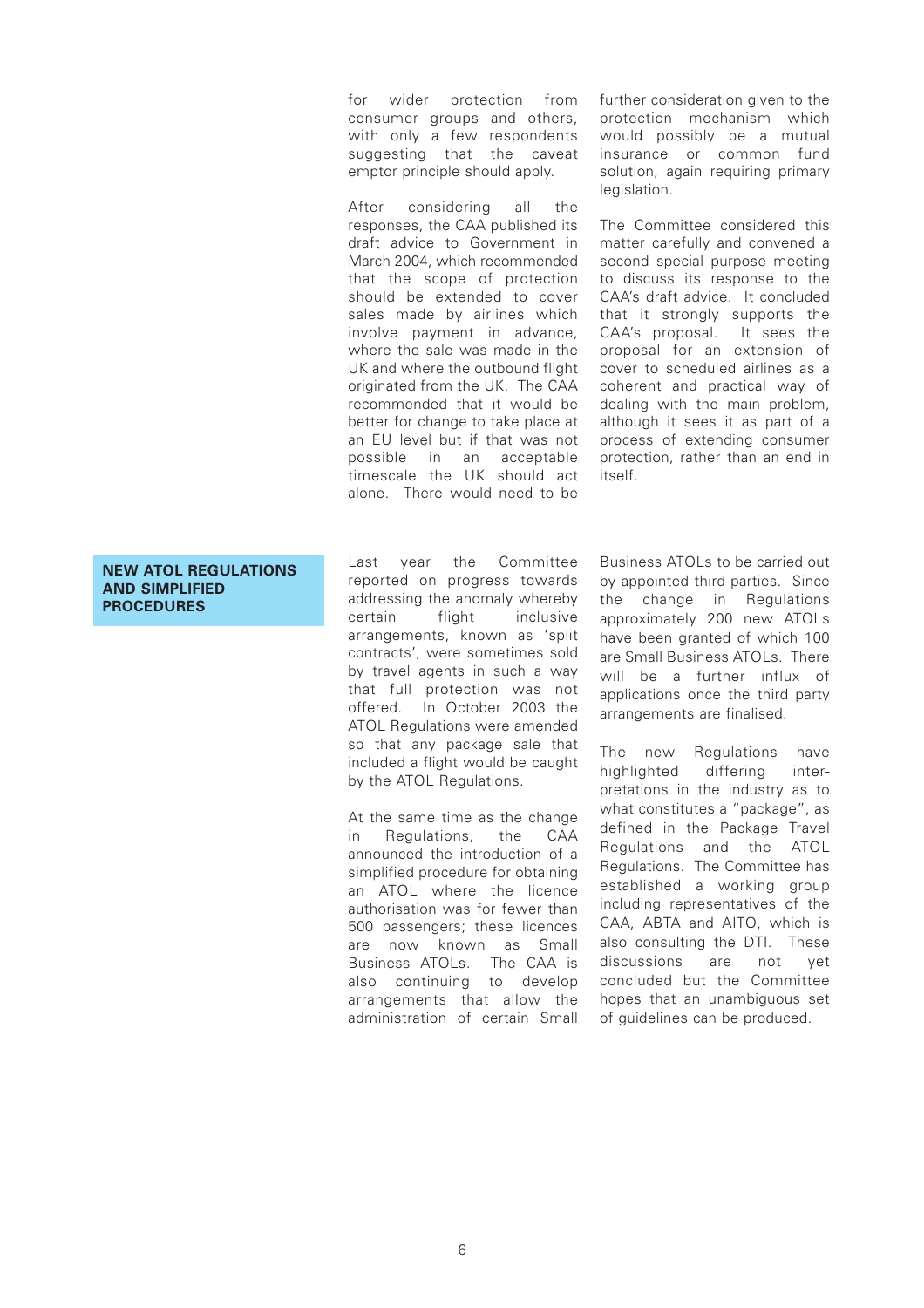### **INSOLVENCY PROTECTION PROVIDED BY CREDIT CARD COMPANIES**

The Committee is aware of continuing concerns from tour operators about the level of security required by credit card companies as a condition of making facilities available. They consider it unjustified and regard it in many cases as leading to their turnover being bonded twice.

Companies that issue credit cards to the public are required by Section 75 of the Consumer Credit Act to provide refunds to customers who do not receive their purchases, as would happen if a tour operator failed. Under credit card scheme rules, card issuers may pass the liability to companies (known as merchant acquirers) that issue credit card payment acceptance facilities to companies (merchants). Merchant acquirers protect their position against Section 75 claims by requiring security from their merchants, sometimes in the form of deferred settlement. A proposed European Commission Directive on consumer credit may, if passed in its current form, eliminate Section 75 although the likelihood is unknown.

As well as credit card companies. the CAA may also pay refunds to the customers of failed tour operators and an agreement on who meets which claim is set out in the Credit Card Charter. This agreement was signed some time ago and does not cover a number of new credit card issuers. The CAA has stated that

it would be prepared to enter into a new agreement but this would require an acceptance by the credit card companies of a reduction in the level of security taken from ATOL holders. This stance has been endorsed by the Committee.

There has been no progress in terms of a new Charter to cover all credit card issuers due to a lack of agreement on a reduction in security. However there have been constructive discussions with some of the major merchant acquirers to try to establish bilateral agreements that would, for those acquirers, supersede the Credit Card Charter. Although no individual agreements have been signed yet the CAA is hopeful that progress will be made and a successful outcome achieved in the near future.

The lack of progress on a more general Charter is unfortunate because it leaves the situation regarding the appropriate source of compensation following a collapse in a more confused state than is necessary, and the confusing state of current arrangements is one reason why the Committee regards a new protection framework as so necessary. It is also relevant to point out that resolution of Charter issues would not resolve protection of payments outside the scope of Section 75 such as a lack of protection for payments under £100, or to agents, or by debit cards.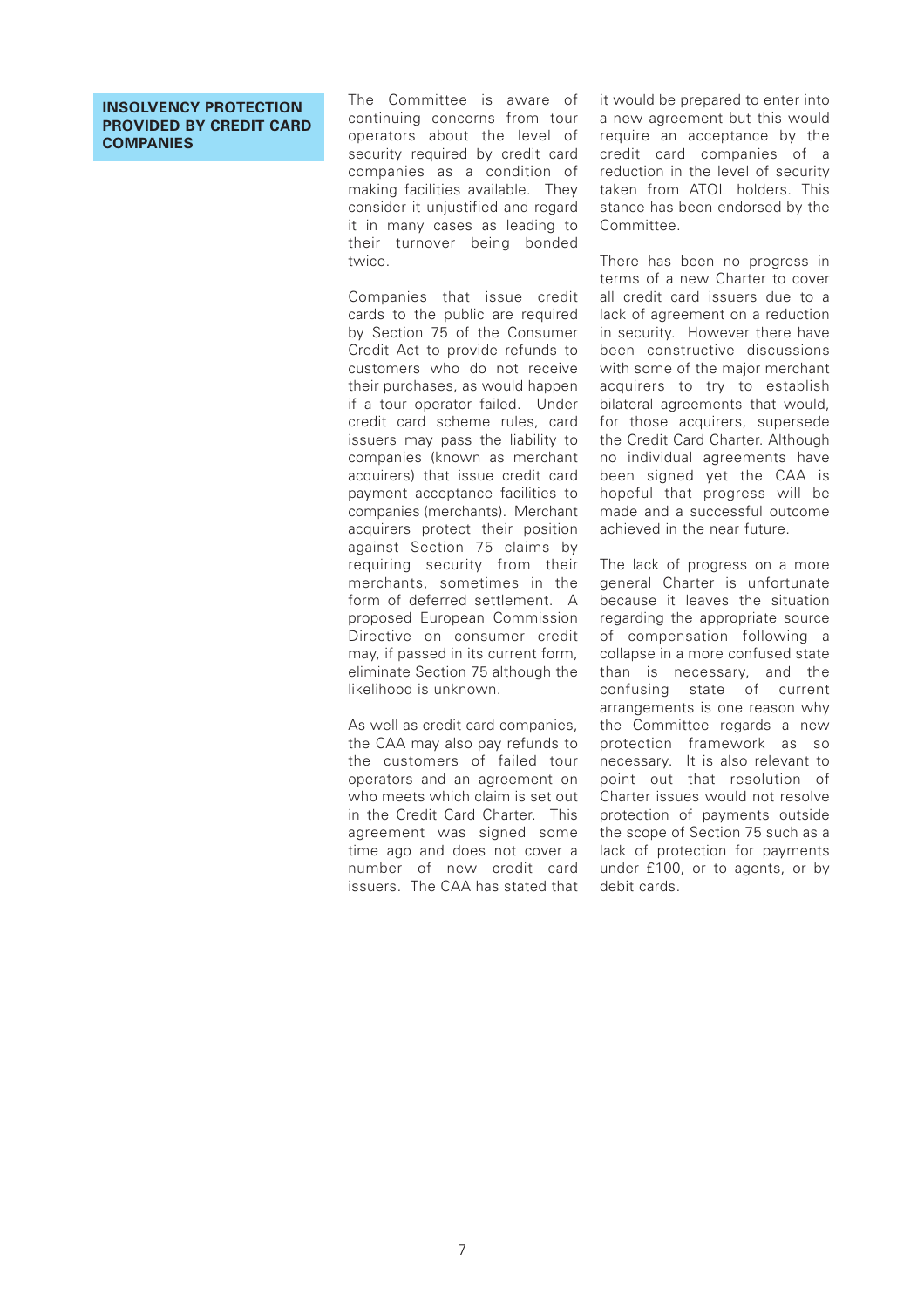### **CONCLUSION**

For over twelve years the Committee has been pressing for legislation that would re-introduce a proper funding system for the Air Travel Trust based on a levy on holidays. It has not succeeded in making its case to Governments of either major political party. Neither has it ever received a rational explanation of the lack of Government concern about this important aspect of consumer protection.

The legislation under which the current system of protection operates originated over thirtyfive years ago. During that time, the travel industry has been transformed, both in overall size and in complexity. Greater prosperity, the advent of no-frills airlines and the Internet have transformed the business. The risk of a major failure of an airline or tour operator has increased as

the pace of change in the industry accelerates and as holiday choices become more volatile. Yet Government does nothing.

This is an issue of public policy. It is a matter of great concern that Government is not prepared to articulate its position on protection for travellers. Holidays represent one of the biggest items of expenditure in the year for most families. All sides of the travel industry – the trade itself, consumers and the regulators – are unanimous in wanting to update the system and put it on a firm foundation. But Government has no policy. It appears that the system will only change when a major failure takes place – when catastrophe rather than deliberate policy is the driver. Such indifference and inertia is a disgrace.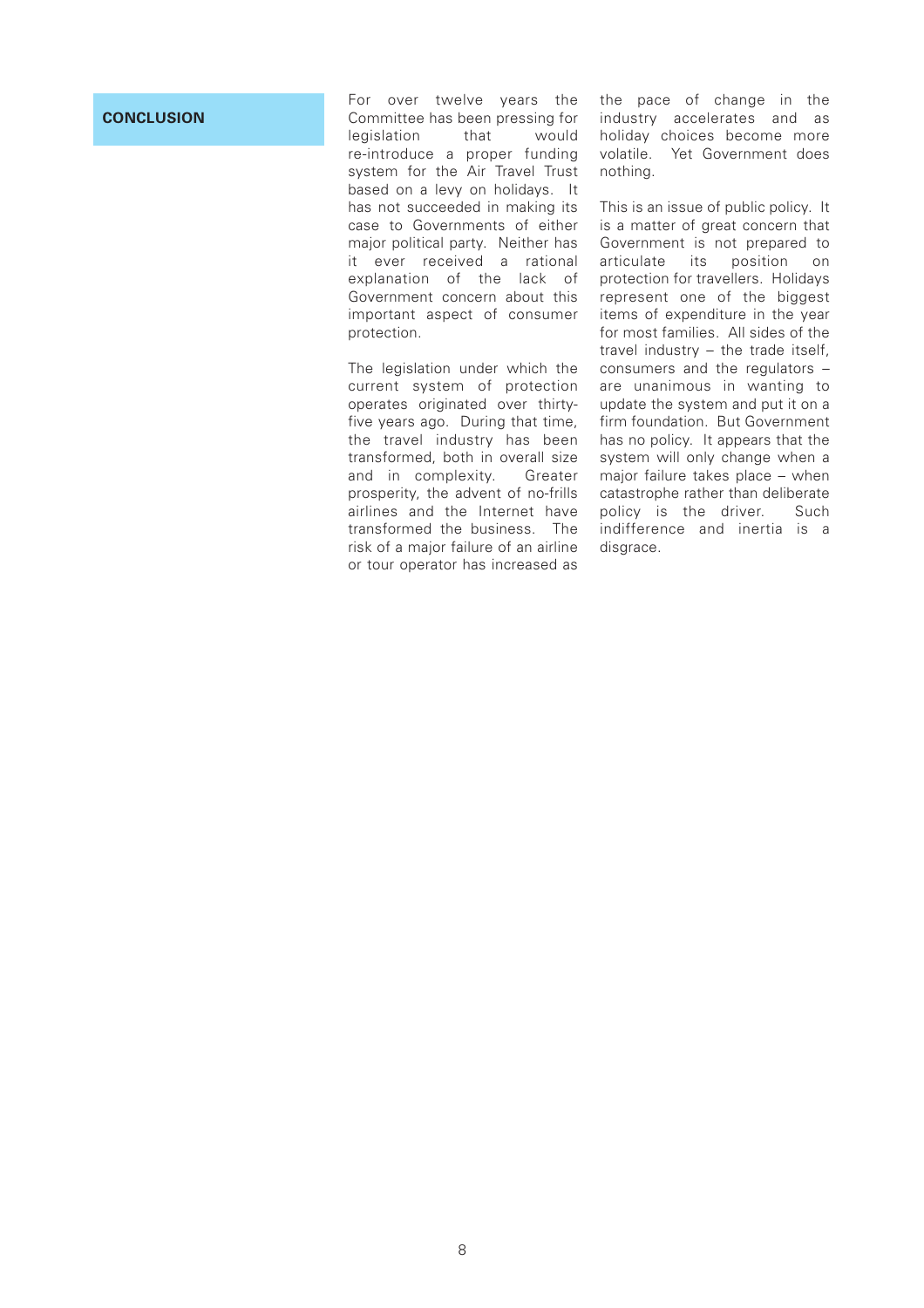## **Appendix 1 Members of the Committee**

| Mr John Cox OBE                           |   | Chairman                                                                         |
|-------------------------------------------|---|----------------------------------------------------------------------------------|
| Mr Michael Monk<br>Mr John Harding        |   | Association of British Travel Agents Limited                                     |
| Mr Andy Cooper                            |   | <b>FTO Trust Fund Limited</b>                                                    |
| Mr Noel Josephides                        |   | Association of Independent Tour Operators                                        |
| Mr Lindsay Ingram                         |   | Association of ATOL Companies (formerly Association of Airline<br>Consolidators) |
| Mr Roger Harvey                           |   | Incentive Travel and Meetings Association                                        |
| Ms Tina Tietjen                           |   | Air Transport Users' Council                                                     |
| Mr Roger Bray<br>Mr Tim Robinson          |   | Independent representatives                                                      |
| Mr Bruce Treloar<br>Professor David Grant |   | Consumer representatives                                                         |
| Mr Roger Mountford<br>Mrs Helen Simpson   | ł | Civil Aviation Authority                                                         |
|                                           |   |                                                                                  |

### **Secretariat**

| Mr David Bourne       | Secretary                  |
|-----------------------|----------------------------|
| Miss Sandra Springett | <b>Assistant Secretary</b> |

The Committee was formed in April 2000 and Members were initially appointed with effect from September 2000.

All Members have been appointed to serve on the Committee until 2006.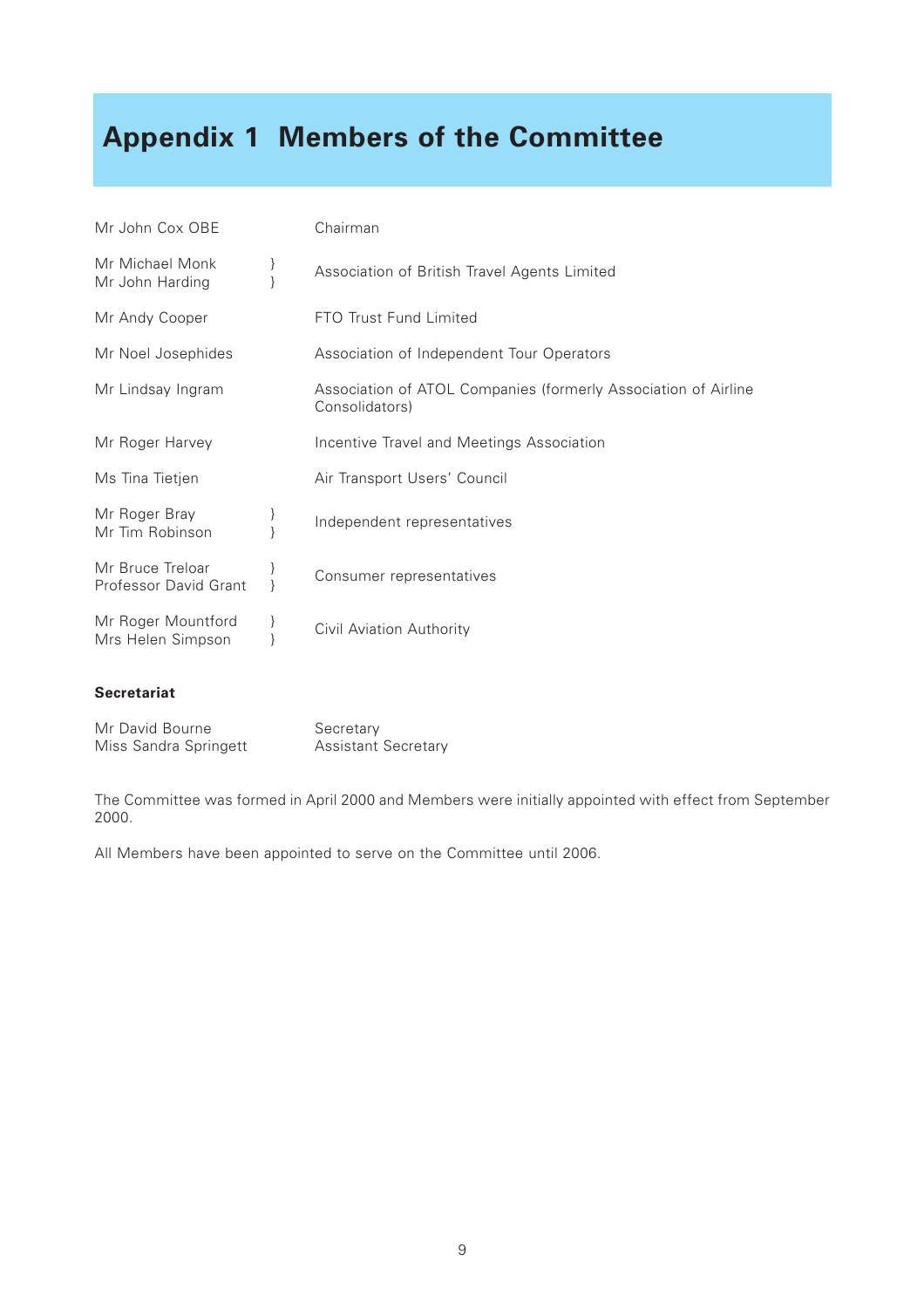### **Appendix 2 The Air Travel Insolvency Protection Advisory Committee's Terms of Reference**

### **ESTABLISHMENT AND ROLE OF THE COMMITTEE**

1 The Air Travel Insolvency Protection Advisory Committee ("the Committee") is established by the Secretary of State for the Environment, Transport and the Regions to advise on the financial protection arrangements for air travellers and customers of air travel organisers.

### **COMPOSITION OF THE COMMITTEE**

2 Members of the Committee shall be drawn from:

| Association of British Travel Agents                                                                | <b>Two Members</b>                                   |
|-----------------------------------------------------------------------------------------------------|------------------------------------------------------|
| Federation of Tour Operators                                                                        | One Member                                           |
| Association of Independent Tour Operators One Member                                                |                                                      |
| Association of Airline Consolidators                                                                | One Member                                           |
| Incentive Travel and Meetings Association                                                           | One Member                                           |
| Air Transport Users' Council                                                                        | One Member                                           |
| Other representatives of consumer<br>interests                                                      | One or two<br>Members                                |
| Independent representatives not<br>associated with any organisation<br>represented on the Committee | Three or four<br>Members, one of<br>whom is Chairman |
| Civil Aviation Authority                                                                            | Two Members                                          |

### **APPOINTMENTS TO THE COMMITTEE**

- 3 Members shall be appointed by the Chairman of the Civil Aviation Authority, for periods specified at the time of appointment; they may resign at any time. The CAA Chairman will consult the Chairman of the Committee before appointing Members other than from trade associations and the CAA.
- 4 Each represented body may nominate to the CAA up to two alternates, who may attend any meeting in the absence of that body's appointed Member(s).

#### **MEETINGS OF THE COMMITTEE**

5 The Committee shall determine its own procedures for and frequency of meetings, including any requirement for a quorum.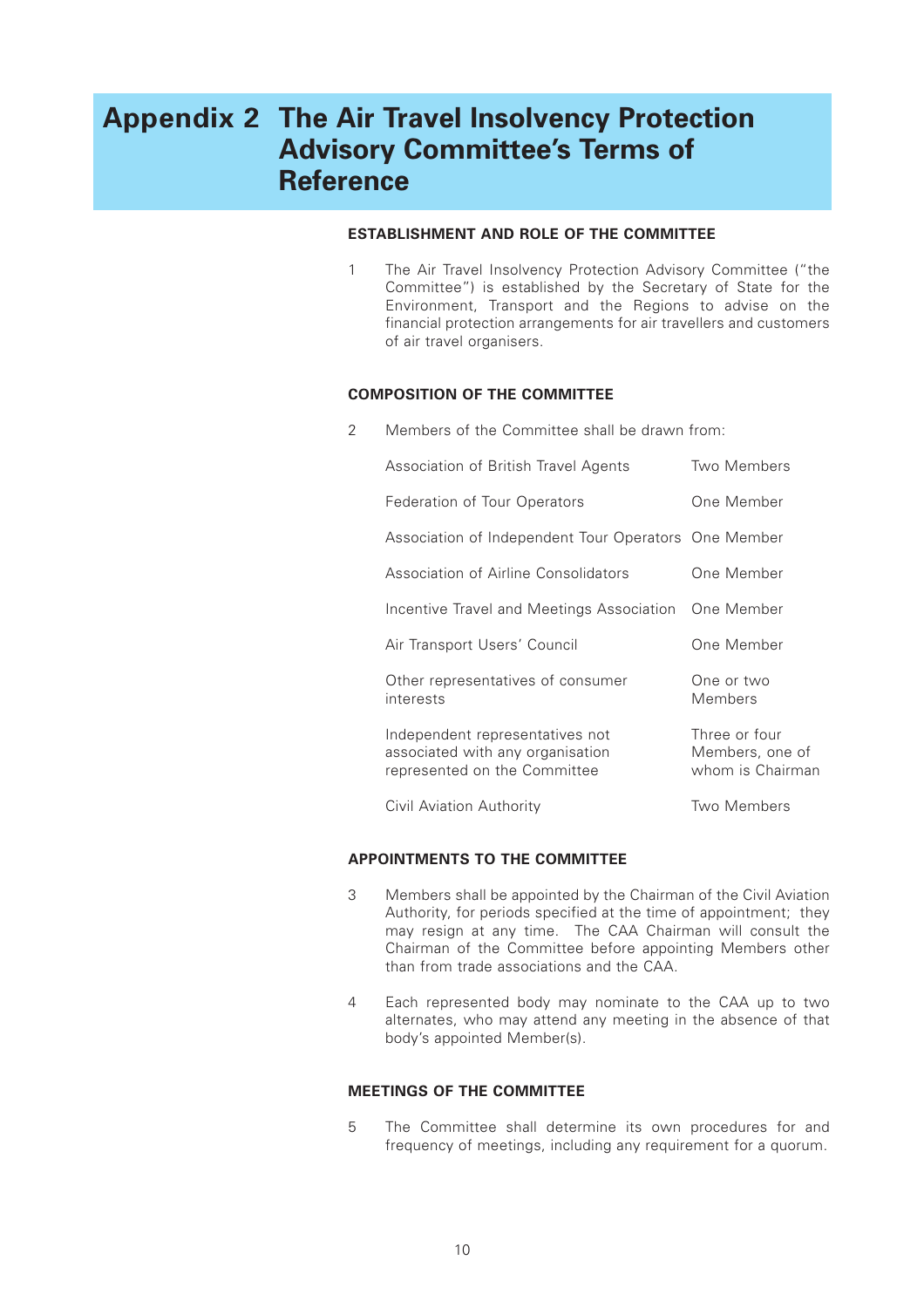### **DUTIES OF COMMITTEE**

- 6 The Committee shall keep under review and from time to time advise the Civil Aviation Authority, the Trustees of the Air Travel Trust and the Secretary of State for the Environment, Transport and the Regions on the arrangements for the financial protection of air travellers and customers of air travel organisers.
- 7 In particular it shall:
	- advise on bonding arrangements and bond levels;
	- advise the CAA and the Trustees on the use of their discretion when making payments from bonds and from the Trust;
	- advise on agreements between the Trustees, the CAA and third parties such as credit card companies;
	- advise the Secretary of State on the need for a reimposition of a levy on the holders of Air Travel Organisers' Licences in order to replenish the Trust Fund, and advise the CAA and the Secretary of State (as appropriate) on the implementation of such a levy;
	- advise the CAA and the Secretary of State as appropriate on any changes to the structure of protection that it concludes are necessary or desirable.
- 8 The Committee shall submit to the Secretary of State an Annual Report on its activities in each year ended 31 March within four months of the end of that year. The Committee shall draw to the Secretary of State's attention at any time matters of concern on which, in its view, action is necessary.

### **ADMINISTRATIVE ARRANGEMENTS**

- 9 Reasonable out of pocket expenses directly incurred by Members of the Committee in attending meetings shall be reimbursed by the Civil Aviation Authority.
- 10 The Civil Aviation Authority shall provide administrative support to the Committee.

### **the Department of the Environment, Transport and the Regions April 2000**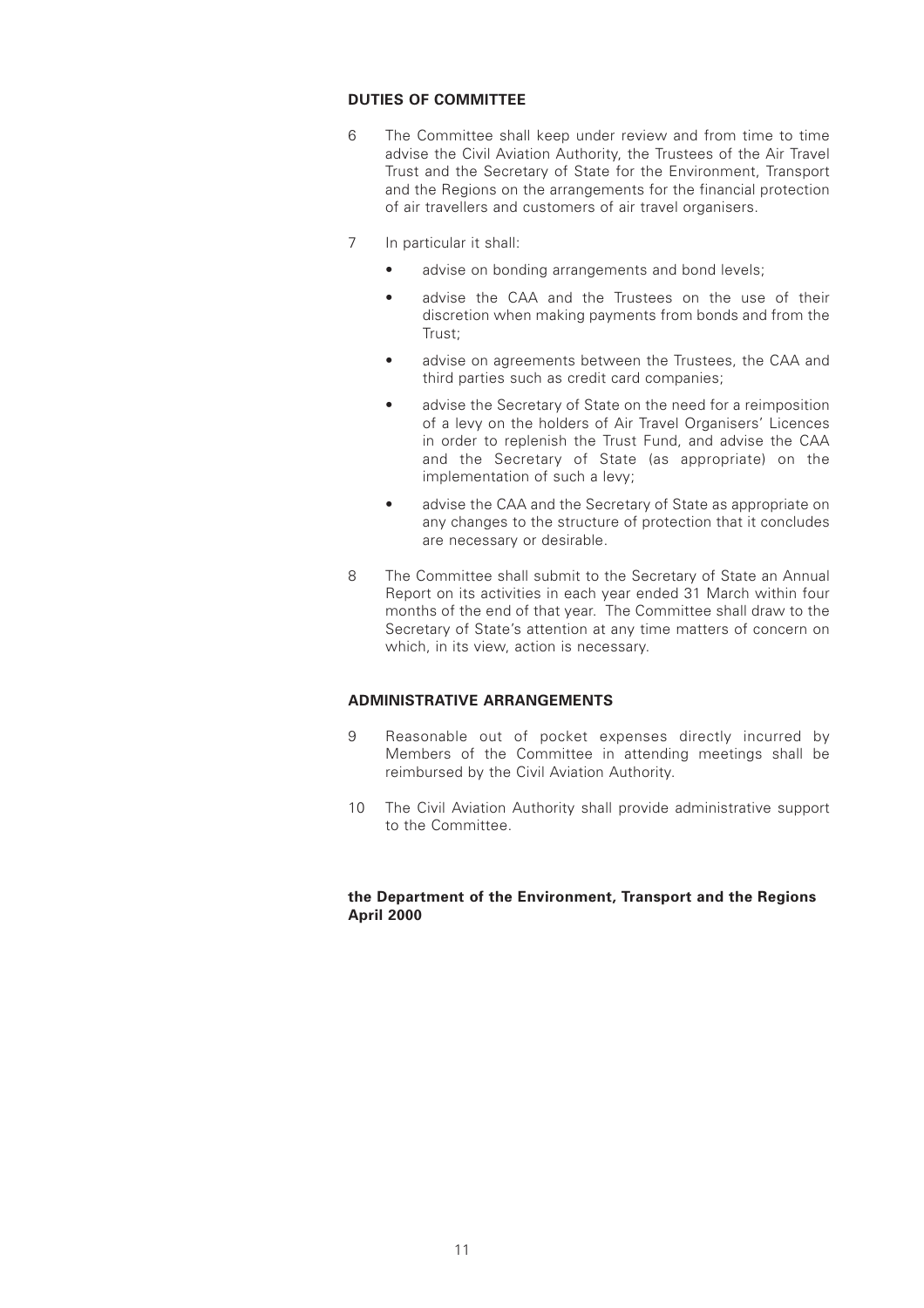### **Appendix 3 Details of Bond Calls and their effects, April 2003 to March 2004**

| Licence Holder                          | Date<br>Bond<br>Called | Licensed<br>Passengers | Licensed<br>Revenue | Bond<br>Amount | Number | Cost of<br>Repatriated Repatriation Refunded | Number | Cost of<br>Refunds | Total<br>Expenditure | Call on Air<br>Travel Trust |
|-----------------------------------------|------------------------|------------------------|---------------------|----------------|--------|----------------------------------------------|--------|--------------------|----------------------|-----------------------------|
|                                         |                        |                        | £'000               | £'000          |        | £'000                                        |        | £'000              | £'000                | £'000                       |
| <b>Dialogue Travel &amp; Events Ltd</b> | 01 Apr 03              | 360                    | 530                 | 66             |        | N                                            | 44     | 24                 | 24                   |                             |
| <b>Holiday Focus Ltd</b>                | 11 Apr 03              | 4,250                  | 2,709               | 406            |        |                                              | 315    | 216                | 216                  |                             |
| <b>Pure Leisure (UK) Ltd</b>            | 15 Apr 03              | 612                    | 370                 | 70             |        |                                              | 144    | 42                 | 42                   |                             |
| <b>Specialist Tours Ltd</b>             | 23 May 03              | 2,197                  | 1,360               | 270            |        |                                              | 910    | 457                | 457                  | 187                         |
| <b>Select Golf Ltd</b>                  | 11 Sep 03              | 9,788                  | 5,052               | 758            | 104    | 68                                           | 1.768  | 574                | 642                  | $\Omega$                    |
| <b>Kinetics Travel Services Ltd</b>     | 15 Sep 03              | 40                     | 66                  | 18             |        | $\Omega$                                     | 25     |                    | 4                    |                             |
| <b>Brazilian Magic Ltd</b>              | 16 Sep 03              | 840                    | 1,231               | 123            |        |                                              |        |                    | 8                    |                             |
| <b>Extra Holidays &amp; Travel Ltd</b>  | 22 Sep 03              | 3,596                  | 1,328               | 186            | 45     | 32                                           | 100    | 53                 | 85                   |                             |
| <b>Airline Ltd</b>                      | 26 Sep 03              | 55,535                 | 13,689              | 1,461          | 1,000  | 306                                          | 2,226  | 603                | 909                  |                             |
| <b>Travellers World Ltd</b>             | 30 Sep 03              | 144                    | 175                 | 84             | 18     | 31                                           | 33     | 31                 | 63                   |                             |
| <b>Axis Leisure Ltd</b>                 | 08 Oct 03              | 25,298                 | 4,680               | 1,314          | 800    | 164                                          | 5,844  | 830                | 994                  |                             |
| <b>Sky Tours &amp; Travel Ltd</b>       | 02 Dec 03              | 120                    | 51                  | 26             |        | $\Omega$                                     | 280    | 121                | 121                  | 95                          |
| <b>R &amp; K McDowell Ltd</b>           | 16 Dec 03              | 248                    | 70                  | 10             |        |                                              | 36     | 13                 | 13                   | 3                           |
| <b>SRG Skytravel (Croydon) Ltd</b>      | 02 Feb 04              | 488                    | 156                 | 19             |        |                                              | 16     |                    | 9                    |                             |
| <b>American &amp; Latin Travel Ltd</b>  | 17 Feb 04              | 135                    | 68                  | 10             |        |                                              | 0      |                    |                      |                             |
| <b>Bonaventure Ltd</b>                  | 22 Mar 04              | 1.702                  | 1,528               | 153            | 16     | 15                                           | 88     | 85                 | 100                  |                             |
| <b>Coco Golf Ltd</b>                    | 26 Mar 04              | 867                    | 705                 | 141            |        |                                              | 2      |                    |                      |                             |
| <b>ROC Lines Ltd</b>                    | 31 Mar 04              | 1,990                  | 1,586               | 397            | 0      | 0                                            | 45     | 76                 | 76                   | 0                           |
| 18<br>Total                             |                        | 108,210                | 35,354              | 5,511          | 1,984  | 618                                          | 11,880 | 3,146              | 3,763                | 285                         |

### **NOTES**

- 1 The administration of all cases above may not have been completed. Administration costs which were incurred in paying passengers' refunds have been included in the Cost of Refunds.
- 2The figures for Total Expenditure and any call on the Air Travel Trust reflect amounts already spent and estimated further expenditure.
- 3 Where a call on the Air Travel Trust is indicated, this is the difference between expected total expenditure and available bond monies. The call on the Air Travel Trust may include the expenditure of accrued interest.
- 4The above totals may not agree to the sum of the figures shown in the table due to rounding differences.